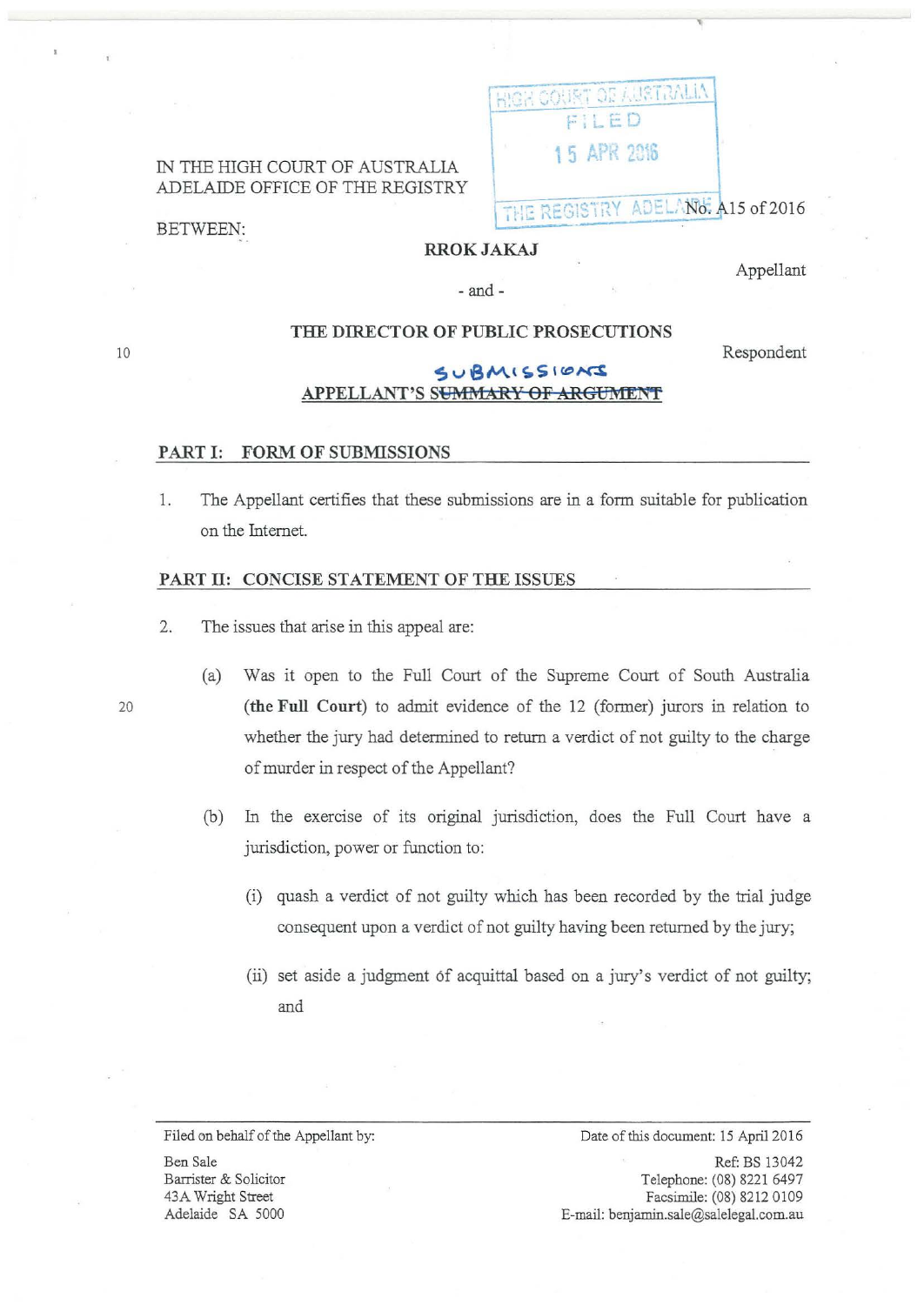(iii) thereby determine that the acquittal of the Appellant on the charge of murder was and is invalid or void?

### **PART Ill: SECTION 78B NOTICES**

3. In light of the submissions herein, and matters thereby raised, the Appellant considers it unnecessary to give notice to the Attorneys-General of the Commonwealth and the States pursuant to s 78B of the *Judiciary Act 1903* (Cth).

### **PART IV: CITATION OF REASONS FOR JUDGMENT BELOW**

4. The reasons for judgment of the Full Court (Gray and Sulan JJ; Kourakis CJ dissenting) are reported as *Case Stated on Acquittal (No 1 of 2015); R v Stakaj*  (2015) 123 SASR 523 **(Reasons).** 

10

### **PART V: STATEMENT OF MATERIAL FACTS**

- 5. For the purposes of this Appeal, aside from the issue of the admissibility of the evidence of the 12 (former) jurors, the relevant facts and procedural background are not in issue.
- 6. On 7 August 2014, the Appellant and his three (then) co-accused were each arraigned on an Information containing a single count of murder.<sup>1</sup> After the Appellant's plea of not guilty, the trial commenced before Vanstone J and a jury of 12 in the Supreme Court of South Australia.<sup>2</sup>
- 7. On 17 September 2014, the jury retired to consider its verdicts.<sup>3</sup>
- 20 8. At 2:27 pm on 22 September 2014, the jury returned, in respect of the Appellant, two verdicts: (i) a verdict of not guilty of murder; and (ii) a verdict of guilty of manslaughter. 4

 $\mathbf{1}$ Reasons at 542 [51], 543 [60] [AB ].

<sup>2</sup>  There having been no application by the Appellant and his (then) co-accused to be tried by a judge alone, the trial proceeded before a jury of 12 persons qualified and liable to serve as jurors: see *Juries Act 1927* (SA), s 6.

<sup>3</sup>  Reasons at 544-546 [62] [AB ].

<sup>4</sup>  Reasons at 544-546 [62] [AB ].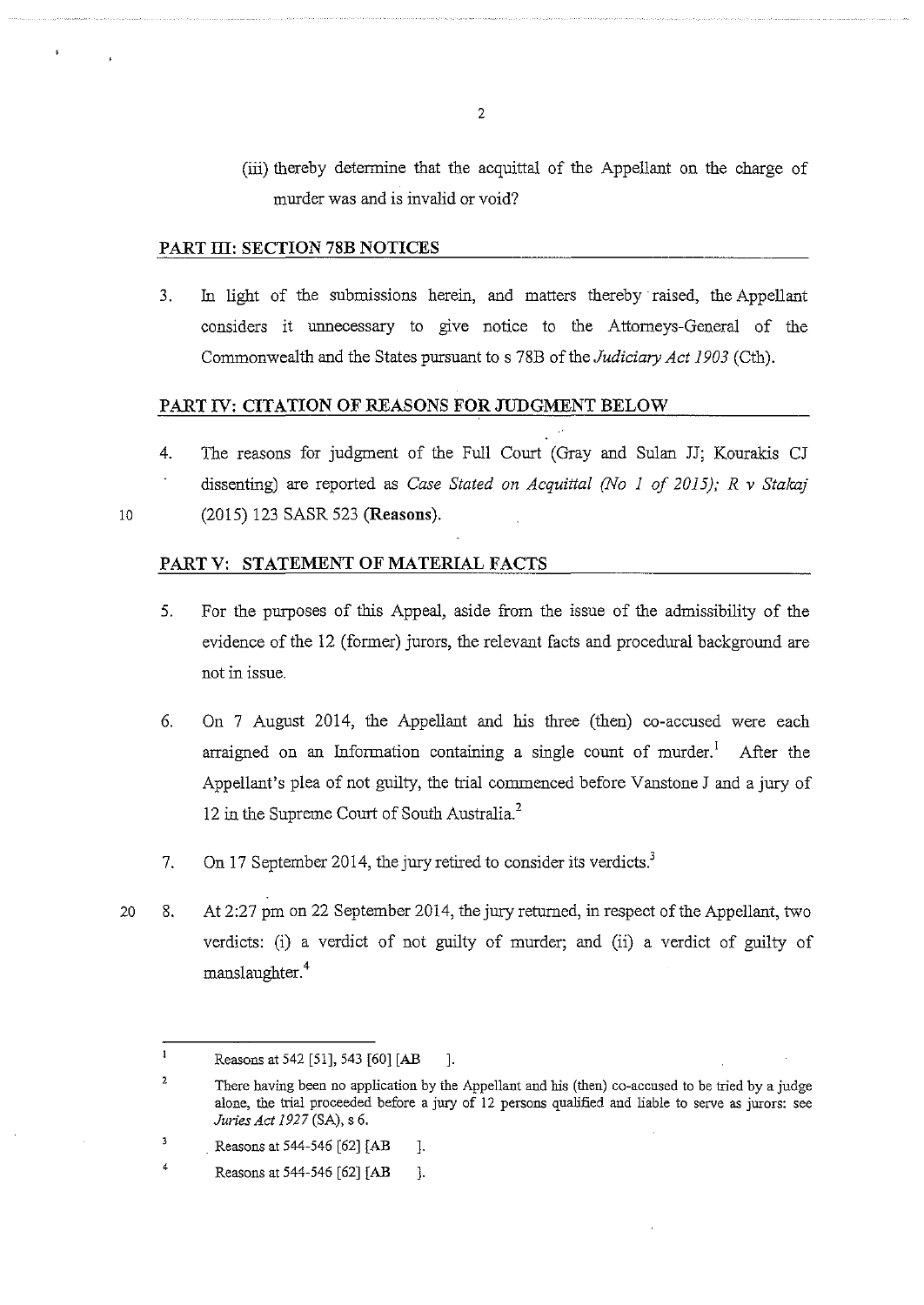- 9. At  $2:34$  pm, no juror having expressed any dissatisfaction with those verdicts when they were announced by the foreperson, the jury was discharged,<sup>5</sup> and dispersed. The verdicts were accepted by the trial judge and the Information endorsed accordingly. <sup>6</sup>
- 10. At 2:55 pm, the *allocutus* having been administered to the Appellant on the charge of manslaughter,<sup>7</sup> the trial judge adjourned the proceeding to a later date for sentence.<sup>8</sup>

11. Later that afternoon, at about 4:00 pm, approximately one and a half hours after the jury had been discharged, and had dispersed, the (former) foreperson of the jury contacted an officer of the Court, indicating that he wished to meet about an 10 undisclosed issue.<sup>9</sup>

- 12. At about  $4:50$  pm, the (former) foreperson met that Court officer.<sup>10</sup>
- 13. At about 5:00 pm, the Court officer informed the Acting Sheriff of "an issue in relation to the verdicts".<sup>11</sup>
- 14. Between 24 and 26 September 2014, another Court officer met with the (former) foreperson and each of the (former) jurors and obtained signed statements from them in the form of answers to interrogatories, which had been prepared by the trial judge.<sup>12</sup>
- 15. On 30 September 2014, the parties were advised of what had occurred.<sup>13</sup>
- 16. On 2 October 2014, the trial judge heard sentencing submissions. At that hearing, 20 the Appellant and the Respondent **(the DPP)** were offered the opportunity to be heard in relation to the issue concerning the verdicts. Senior Counsel for the DPP

| 5  | Reasons at 546 [63]-[64] [AB     | ı. |
|----|----------------------------------|----|
| 6  | Reasons at 546 [63] [AB<br>1.    |    |
| 7  | Reasons at 546 [64] $[AB]$<br>1. |    |
| 8  | Reasons at 546 [64] [AB<br>1.    |    |
| 9  | Reasons at 546 [66] [AB<br>1.    |    |
| 10 | Reasons at 546 [65] [AB<br>1.    |    |
| 11 | Reasons at 546 [65] [AB<br>J.    |    |
| 12 | Reasons at 546 [66] [AB<br>1.    |    |
| 13 | Reasons at 546 [66] [AB<br>1.    |    |
|    |                                  |    |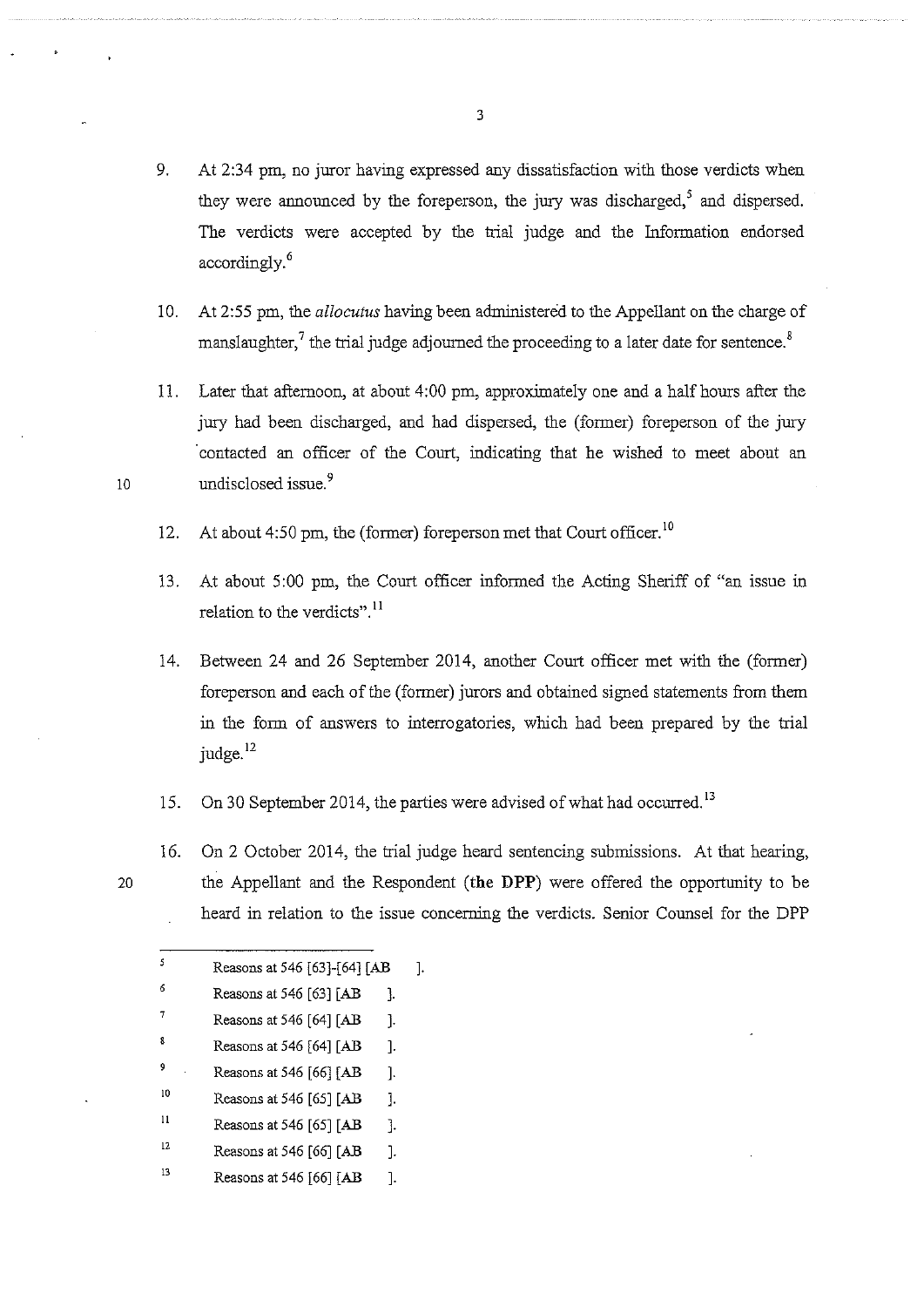"stated that he would need to take instructions on what the Director wished to do in relation to the issue. However, [he] indicated that he believed that the jury was *functus officio* and that the trial Judge likely no longer had a residual discretion to try to remedy any defect. Counsel for the Director did not oppose the Judge proceeding to sentence the defendants and the parties made submissions as to sentence".<sup>14</sup>

- 17. On 7 October 2014, the DPP raised no objection to the trial judge proceeding to sentence the Appellant,  $15$  and he was sentenced to five years and three months' imprisonment in respect of the conviction for manslaughter.
- 18. After that sentence had been imposed, the trial judge and a Clerk of Arraigns 10 certified as correct and signed a report which included details of that sentence.<sup>16</sup>
	- 19. On 24 October 2014, the Appellant filed an appeal against sentence.<sup>17</sup> (If the Appellant were to succeed in this Court, that appeal remains to be heard and determined by the Full Court.)
	- 20. On 16 January 2015, the DPP filed an application<sup>18</sup> seeking orders, pursuant to the inherent jurisdiction of the Supreme Court, that each of the following be expunged or quashed:
		- (a) the Appellant's verdict of not guilty to murder (which had been returned by the jury at the conclusion of the trial of the Appellant, and which had been accepted and recorded by the learned trial judge);
- 20 (b) the Appellant's judgment of acquittal of murder entered by the learned trial judge;
	- (c) the Appellant's verdict of guilty of (the alternative offence of) manslaughter returned by the jury at the conclusion of the trial of the Appellant (and accepted and recorded by the learned trial judge).

<sup>14</sup>  Reasons at 546-547 [67] [AB ].

<sup>15</sup>  Reasons at 546-547 [67] [AB ].

<sup>16</sup>  Reasons at 547 [68] [AB ]. See the Report of Prisoner Tried [AB ].

<sup>17</sup>  Notice of Appeal against Sentence dated 24 October 2014 [AB ].

<sup>18</sup>  Reasons at 542 [53]. See the DPP's Application dated 16 January 2015, paragraphs 5-7 [AB ].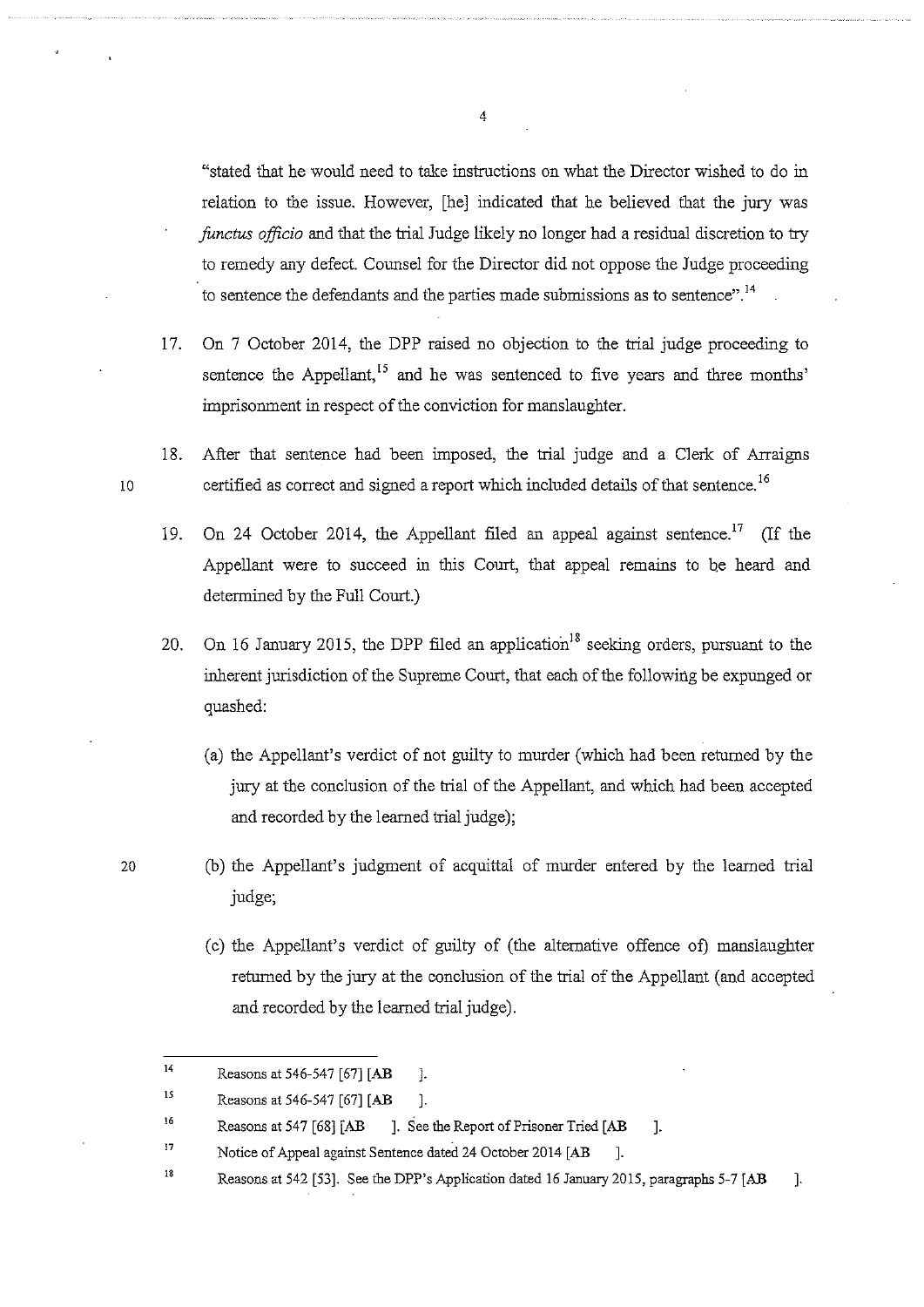- 21. The DPP also sought a new trial of the Appellant be ordered on the charge of murder.<sup>19</sup>
- 22. On 11 February 2015, the Full Court ordered that affidavits be obtained from each of the (former) jurors by the Registrar of the Supreme Court.<sup>20</sup>
- 23. Over the objection of the Appellant, $^{21}$  those affidavits were admitted in evidence in part by the Full Court.<sup>22</sup> They showed that the jury had not determined to return verdicts of not guilty to the charge of murder in respect of the Appellant.
- 24. Relying on that evidence, the Full Court then held that it had an inherent jurisdiction to: (i) quash the Appellant's verdict of not guilty to murder; (ii) quash his conviction 10 of manslaughter; (iii) set aside his sentence of imprisonment for manslaughter; and (iv) direct that there be a re-trial of the Appellant on the charge of murder.<sup>23</sup>

### **PART VI: ARGUMENT**

### **Grounds (i) and (ii): The evidence of the (former) jurors is inadmissible**

25. After a jury has been discharged by the trial judge and it has separated (or dispersed), its (unequivocal) verdict (as pronounced by the foreperson and assented to by the entire jury) having been recorded, evidence from a juror(s) as to any misapprehension underlying the pronouncement of the verdict (here, the obligations on the jury under s 57(3) of the *Juries Act 1927*  $(SA)^{24}$  is inadmissible for the purpose of either altering (or correcting) the verdict given and recorded.<sup>25</sup>

25 *Biggs* v *DPP* (1997) l7 WAR 534 at 544-545 per Kennedy J, 555-558 per Franklyn J (with whom Walsh J agreed at 558); *In Re Donovan's Application* [1957] VR 333 at 336; *Nanan* v *The State* 

l9 See the DPP's Application dated 16 January 2015, paragraph 8 [AB ].

<sup>20</sup>  Reasons at 547 [70] [AB ].

<sup>21</sup>  Reasons at 548 [75], 553-555 [89]-[96] [AB ].

<sup>22</sup>  Reasons at 561 [121] [AB ]. The evidence so admitted is set out in the Reasons at 548-549 [72]- $[75]$  [AB ].

<sup>23</sup>  Reasons at 570-571 [162]-[164], 571 [167] [AB ]; Notice of Final Determination of Appeal dated 25 September 2015 [AB ].

<sup>24</sup>  The effect of this sub-section is that "an accused must be found not guilty of the offence charged before a verdict can be taken in relation to an alternative offence:  $R \vee \overline{Thomas}$  (unreported, Supreme Court of South Australia, Cox, Prior and Duggan JJ, 11 December 1996) at [2] per Duggan J, cited by Gray and Sulan JJ in the Reasons at  $551 [81] [AB]$ .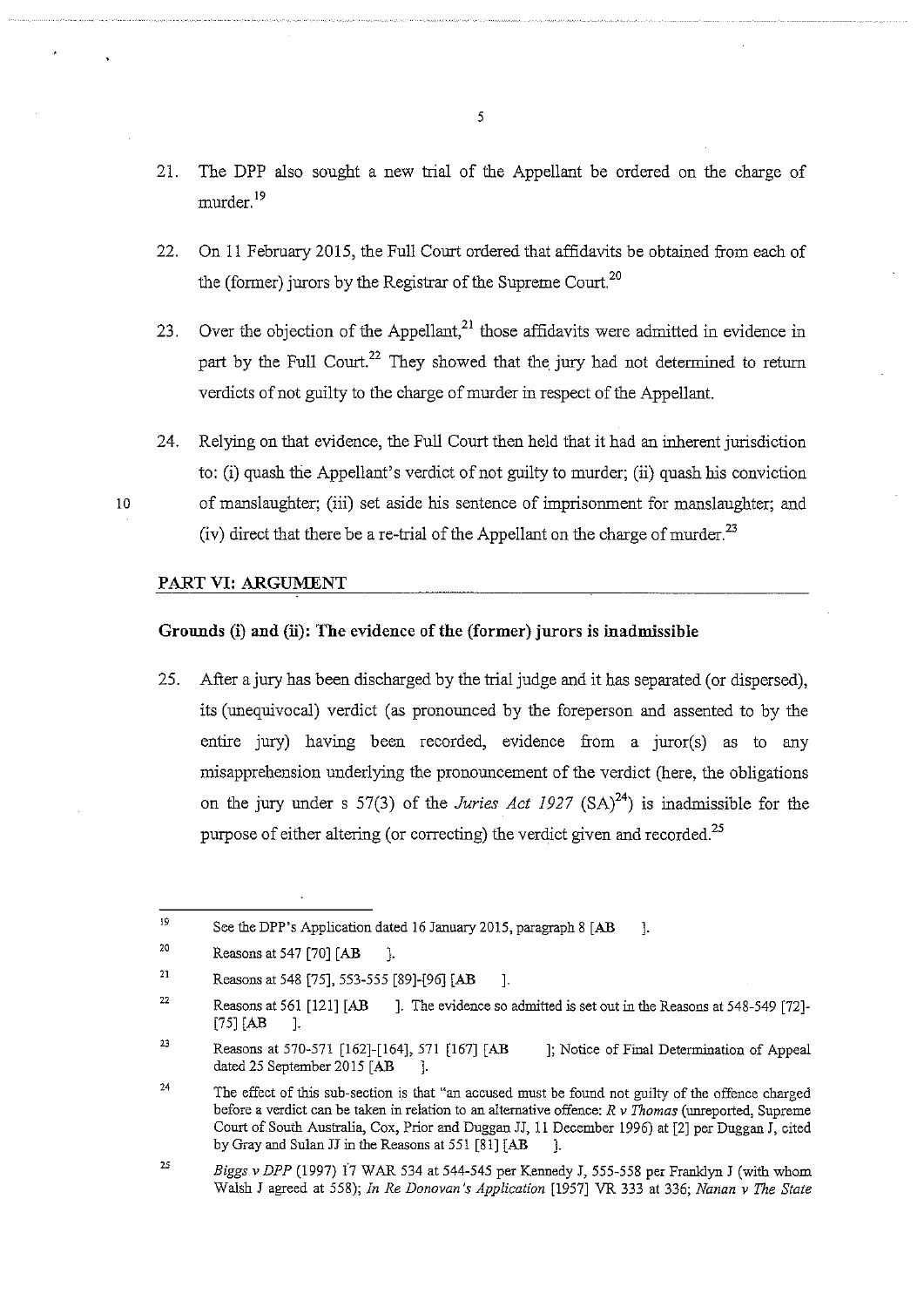- 26. The Full Court concluded otherwise,<sup>26</sup> contrary to authority of the Full Court of the Supreme Court of Western Australia<sup>27</sup> and authority of superior courts in other common law jurisdictions.<sup>28</sup> It was wrong to do so.
- 27. It is plain that no evidence from any of the jurors concerning the content of any deliberations of the jury is admissible to impugn the verdict.<sup>29</sup> But the Full Court considered that the material in the affidavits did not trespass thereon; "the evidence sought to be adduced is extrinsic to the deliberations of the jury".<sup>30</sup> The question whether the (former) jury determined that the Appellant was not guilty, and how that verdict was arrived at, is, however, the very material which has long been held at 10 common law to be that which must be protected by the exclusionary rule.
	- 28. That this is the case is because, once they have been discharged and have dispersed, those 12 persons lose their character as a jury; they become "citizens who had discharged their duties as jurors".<sup>31</sup> In the circumstances of this case, it was too late<sup>32</sup> for any inquiry to be made of those 12 persons by the time the (former) foreperson contacted the Court some one and half hours later.<sup>33</sup>
	- 29. There are cases where a jury has been entitled to correct a verdict, but they are few, and the circumstances carefully circumscribed.<sup>34</sup> It is not surprising that there are

- 28 *Nanan v The State* [1986] AC 860 at 871-872; *Head v R* [1986] 2 SCR 684 at 688-694; *R v Tc.whiti*  [1994] 2 NZLR 696 at 699-700.
- 29 *Smith v Western Australia* (2014) 250 CLR 473 at 476 [1] per French CJ, Crennan, Kiefe1, Gage1er and Keane JJ (and the cases there cited).
- 30 Reasons at  $[120]$   $[AB$  ].
- 31 *In Re Donovan's Application* [1957] VR 333 at 336.
- 32 **The verdict bad been accepted and the jury discharged, thus invoking the exclusionary rule in** *Smith v Western Australia* (2014) 250 CLR 473 at 476 [1] per French CJ, Crennan, Kiefe1, Gage1er and Keane JJ.
- 33 See paragraph 11 above.
	- See:

34

(a) *R v Eyers* (1978) 19 SASR 244, which concerned a mistake as to verdict corrected before discharge of jury;

<sup>[1986]</sup> AC 860 at 871-872; *Head v R* [1986] 2 SCR 684 at 688-694; *R v Tawhiti* [1994] 2 NZLR 696 at 699-700.

<sup>26</sup>  Reasons at 561 [121] [AB ].

<sup>27</sup>  *Biggs v DPP* (1997) 17 WAR 534 at 544-545 per Kennedy J, 555-558 per Franklyn *I* (with whom Walsh J agreed at 558).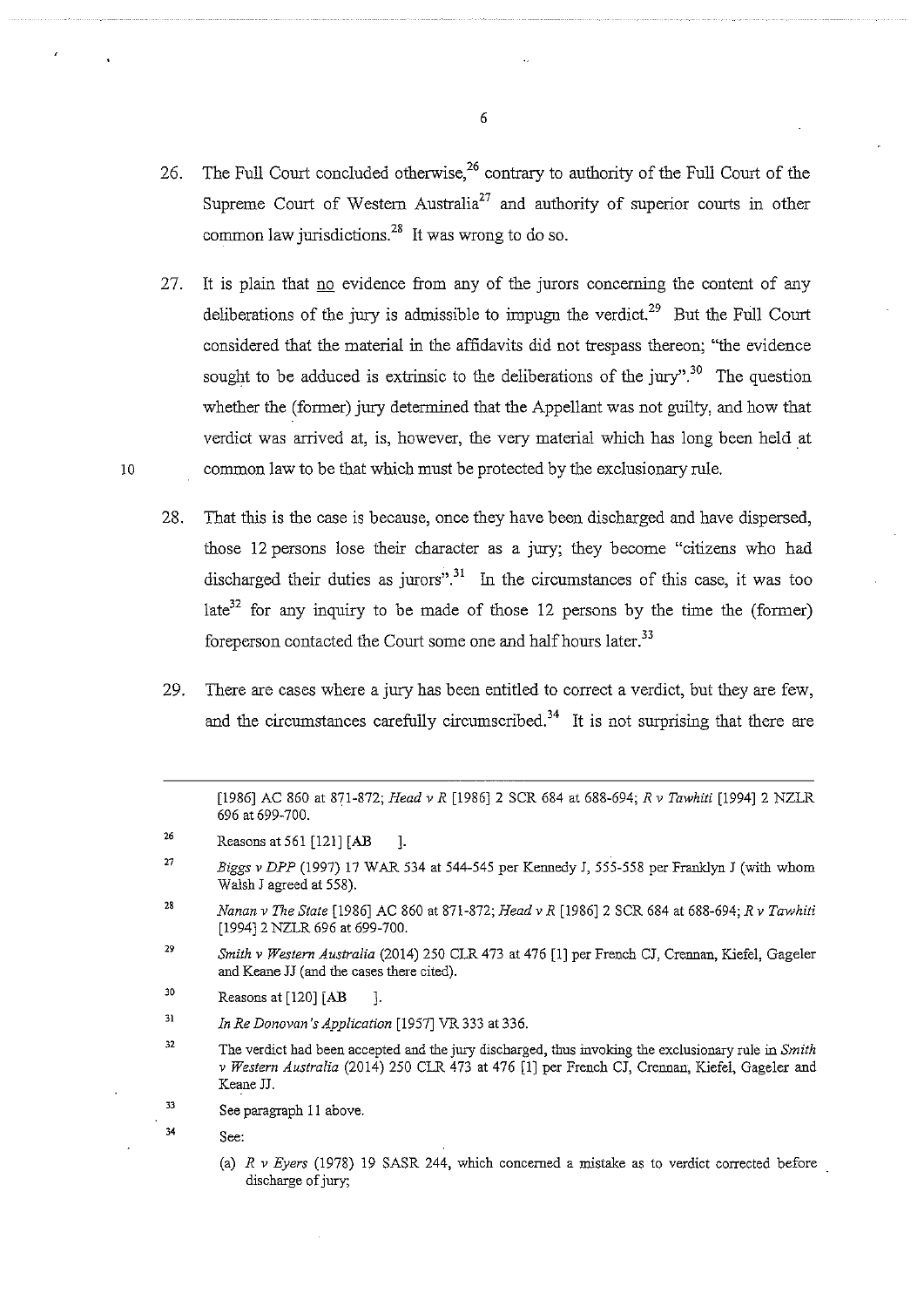few cases because, once the jury has delivered its verdict, that verdict has been accepted by the trial judge and the jury has been discharged and it has dispersed, it is *functus officio.*<sup>35</sup> As a consequence, a jury cannot be recovered and no alteration (or correction) can be made to the verdicts recorded. No evidence of what was discussed by them is admissible to controvert that which was said in open court, assented to by each of them and accepted by the Court.

- 30. The inadmissibility of the (former) jurors' evidence is not altered by the fact that the DPP has invoked, or sought to invoke, the inherent jurisdiction of this Court. The evidence should have been held to be inadmissible as infringing upon the long-held, 10 and undisputed, importance of the confidentiality of jury deliberations. To say, as the Full Court did,  $36$  that the resultant loss of confidence in jury verdicts justifies the tender of this material is to be distracted by an irrelevant question. Absent material of the nature considered in *Smith v Western Australia<sup>37</sup>*(namely, criminal misconduct), the question of admissibility is to be determined by application of the exclusionary rule, without an eye to the basis for the application. The approach of the Full Court is inconsistent with the application of similar exclusionary rules in
	- (b) *R v Cefia* (1979) 21 SASR 171, which concerned a mistake as to verdict corrected before dispersal of jury;
	- (c) *R v Andrews* (1985) 82 Cr App R 148, where the jury had not yet been discharged;
	- (d) *R v Dwight* [1990] I NZLR 160, where the correction as to the verdict occurred prior to discharge of jury, the delivery of the jury's verdicts having been interrupted;
	- (e) *R v Loumoli* [1995] 2 NZLR 656, where the correction as to verdict subsequent to discharge, but before dispersal of jury;
	- (f) *R v Aylott* [1996] 2 Cr App R 169, where the jury had been discharged from giving verdict, but **before dispersal, foreman stated that verdicts had been reached, and so verdicts then taken by**  trial judge;
	- (g) *R v Ciantar* (2006) 16 VR 26 at 68-73 [150]-[165], where the mistake as to verdict was corrected before discharge of jury; and
	- (h) cf. *Burke v R* [2002]2 SCR 857, where an error in the court's recording of the verdict of the **jury as pronounced by the foreman of the jury occurred, the verdict as pronounced not being repeated or confirmed by the court by the interrogation of the foreman, but the error was**  discovered immediately after the discharge of the jury but prior to the jury having separated or dispersed. The trial judge conducted an inquiry into the verdict of the jurors after the dispersal of the jury, and the trial judge then changed the verdict.
	- *35 Biggs v DPP* (1997) 17 WAR 534 at 558 per Franklyn J. See also, *Head v R* [1986] 2 SCR 684 at 694; *R v Loumoli* [1995]2 NZLR 656 at 663-664, 665.
	- 36 Reasons at 561 [121] per Gray and Sulan JJ [AB ]. Kourakis CJ agreed with the majority on this point: at 527 [1] [AB ].
	- 37 (2014) 250 CLR 473 at 484 [45]-[46] per French CJ, Crennan, Kiefel, Gageler and Keane JJ.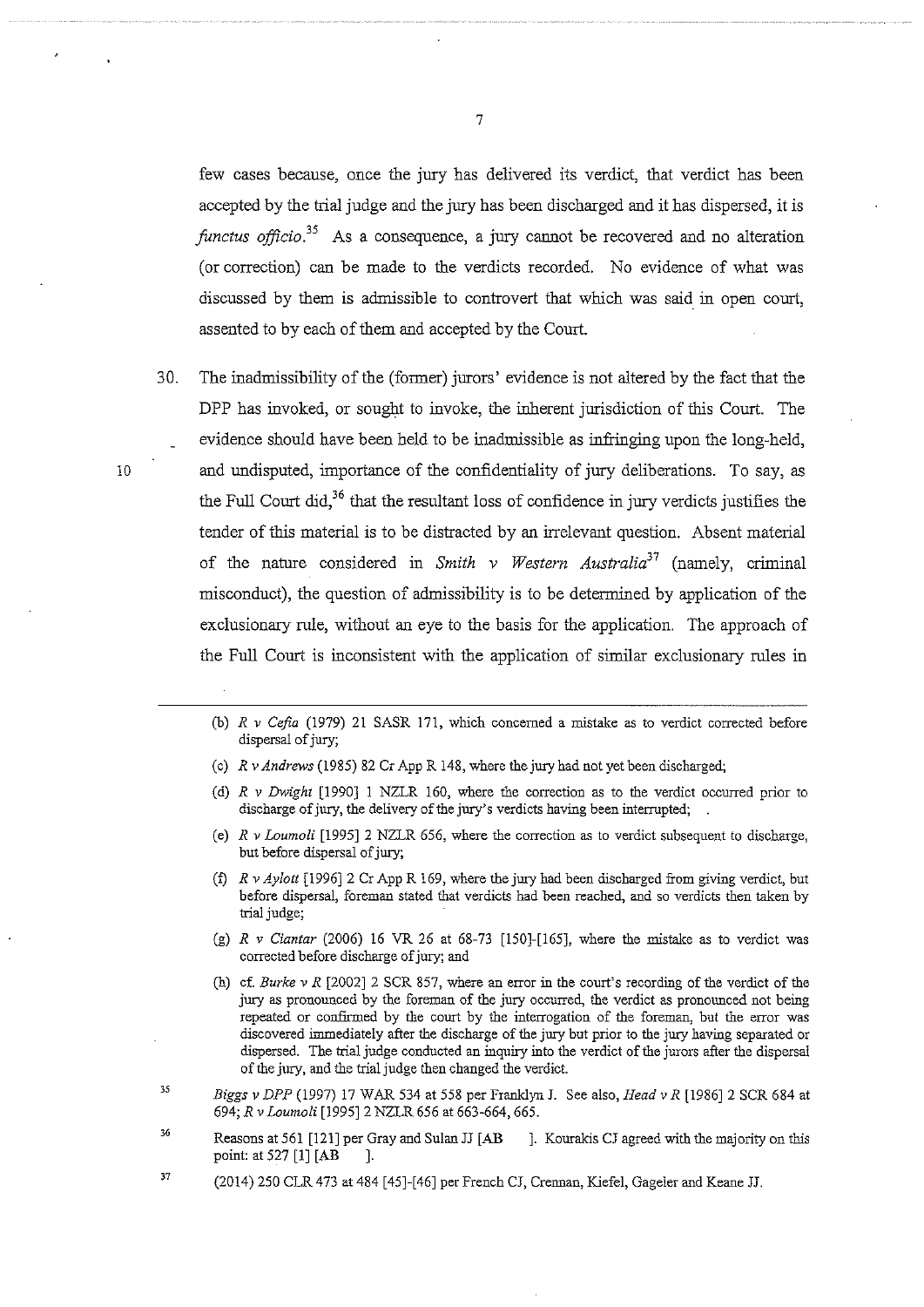relation to, for example, information the subject of legal professional privilege, where, absent criminality or waiver (the latter not arising here), the information is inadmissible, irrespective of the purpose for which it is sought to be tendered. 38 The exclusionary rule is well-established, based on very sound policy reasons, and only subject to the most limited exceptions. The DPP points to no relevant exception  $$ because he cannot  $-$  to disapply this (very important) general rule of the administration of justice.<sup>39</sup>

31. It follows that the evidence relied upon by the Full Court should not have been received by it. It was *prima facie* inadmissible, and there was no relevant exception 10 to the exclusionary rule to call in aid. On this basis alone, the DPP's application should have been dismissed.

# **Ground (iii): There is no inherent jurisdiction to set aside the jury's verdict of acquittal**

- 32. If the evidence from the (former) jurors) which was relied upon by the Full Court is held by this Court to be inadmissible, then it is unnecessary for this Court to consider the existence of the inherent jurisdiction of a State Supreme Court to set aside a jury's verdict of acquittal. That is, the factual sub-stratum upon which the DPP relies to invoke the inherent jurisdiction of the Supreme Court of South Australia falls away.
- 20 33. But if, contrary to the above submissions, it is necessary to consider that question, there was no power for the Supreme Court to do what it purported to do here, and the DPP's application should, therefore, have been dismissed on this (further) basis too.
	- 34. The majority of the Full Court considered, "[h]aving regard to its character as a superior court of record with the powers of the old English courts",<sup>40</sup> that it was permitted to control and correct the "invalid" determination of the jury.<sup>41</sup> To set aside the perfected judgment of acquittal was "a proper exercise of the Court's power

<sup>38</sup>  See, for example, *Carter v The Managing Partner, Northmore Hale Davy* & *Leake* (1995) 183 CLR 121.

<sup>39</sup>  *Smith v Western Australia* (2014) 250 CLR 473 at 476 [I] per French CJ, Crennan, Kiefel, Gageler and Keane JJ.

<sup>40</sup>  Reasons at 563 [128] per Gray and Sulan JJ [AB ].

<sup>41</sup>  Reasons at 571 [164] per Gray and Sulan JJ **[AB** ].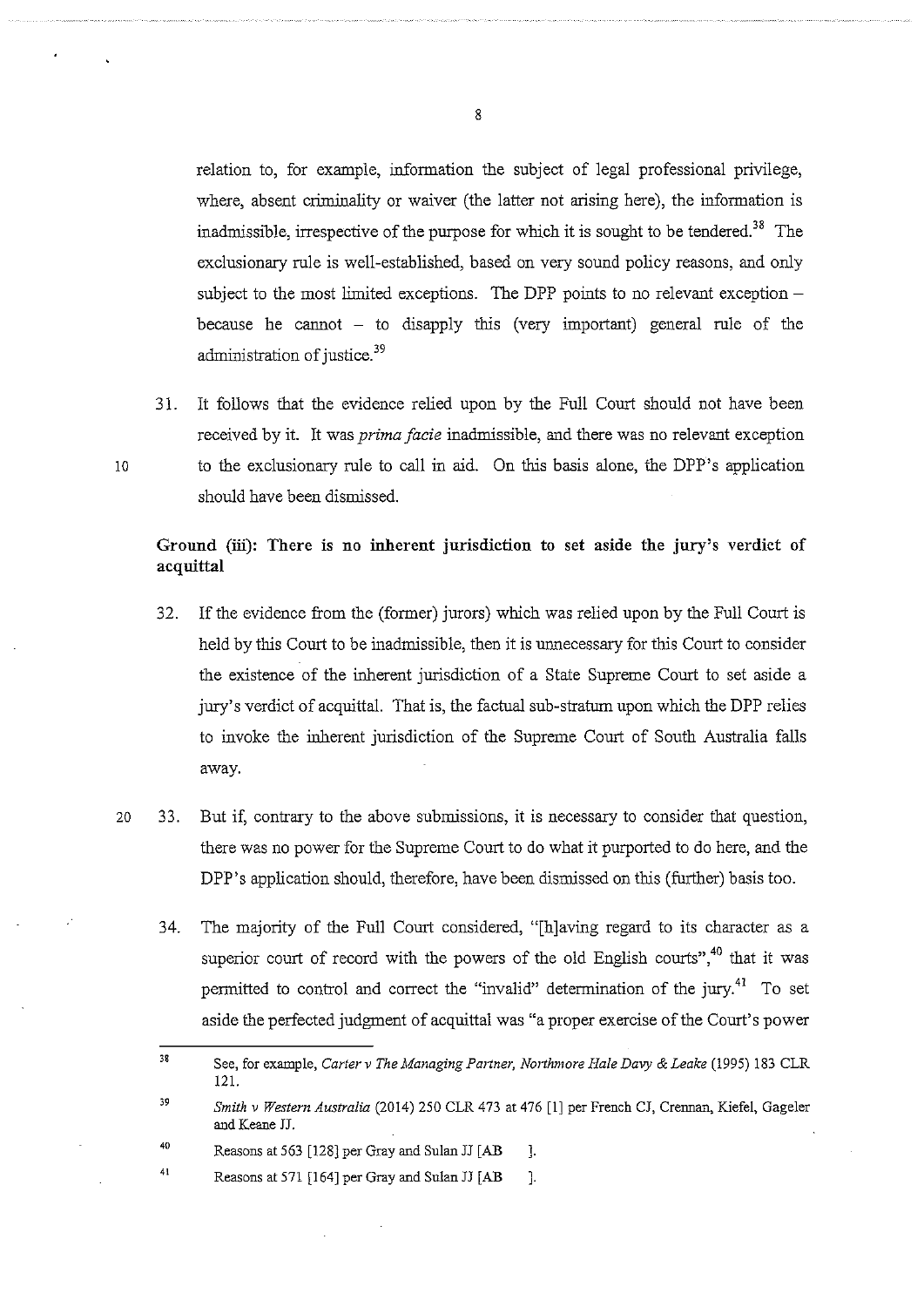to preserve and protect [its] procedures" because abuse of process extends to "precluding the undermining of confidence in courts generally".<sup>42</sup> It followed, their Honours reasoned, that the exercise of quashing a verdict of acquittal can be properly undertaken by a court to prevent a verdict which had been arrived at in contravention ofs 57(3) of the *Juries Act 1927* (SA) from standing.

- 35. But the enlargement of the Court's inherent power in such a manner is contrary to principle, authority and history. The dissenting judgment of Kourakis CJ on this point is correct.
- 36. The (proper) starting point is that the judgment of the trial court was entered into the 10 records of the Supreme Court,<sup>43</sup> and thereby perfected. It was not, therefore, open to the Supreme Court to re-open the proceeding the subject of that judgment, reconsider the question of what orders should be made in that proceeding and then erase or alter that judgment.<sup>44</sup>
	- 37. It is a fundamental principle of the common law that a verdict of acquittal returned by a jury on indictment in a criminal trial conducted by a competent court is final and conclusive on the issue which the jury are sworn to try, namely, the issue of "guilty or not guilty" of the offences the subject of the charges on the indictment- whether or not the verdict of "not guilty" is tainted by irregularity or mistake.<sup>45</sup>

<sup>42</sup>  Reasons at 571 [164] per Gray and Su1an JJ. [AB 161. ], citing *Smith v The Queen* (2015) 255 CLR

<sup>43</sup>  See paragraphs 9 and 18 above.

<sup>44</sup>  *Burrell v The Queen* (2008) 238 CLR 218 at 223-225 [15]-[22] per Gummow A-CJ, Hayne, Heydon, Crennan and Kiefe1 JJ; *Achurch v The Queen* (2014) 253 CLR 141 at 152-154 [14]-[18] per French CJ, Crennan, Kiefe1 and Bell JJ.

<sup>45</sup>  *R v Snow* (1915) 20 CLR 315 at 363-365 per Gavan Duffy and Rich JJ; *R v Weaver* (1931) 45 CLR 321 at 332-333 per Gavan Duffy, Starke and McTiernan JJ, 356 per Evatt J; *R v Wilkes* (1948) 77 CLR 511 at 516-517 per Dixon J; *Davern v Messel* (1984) 155 CLR 21 at 36-37 per Gibbs CJ, 53- 54 per Mason and Brennan JJ; *R* v *JS* (2007) 175 A Crirn R 108 at 118-119 [26]-[30] per Spigelman CJ.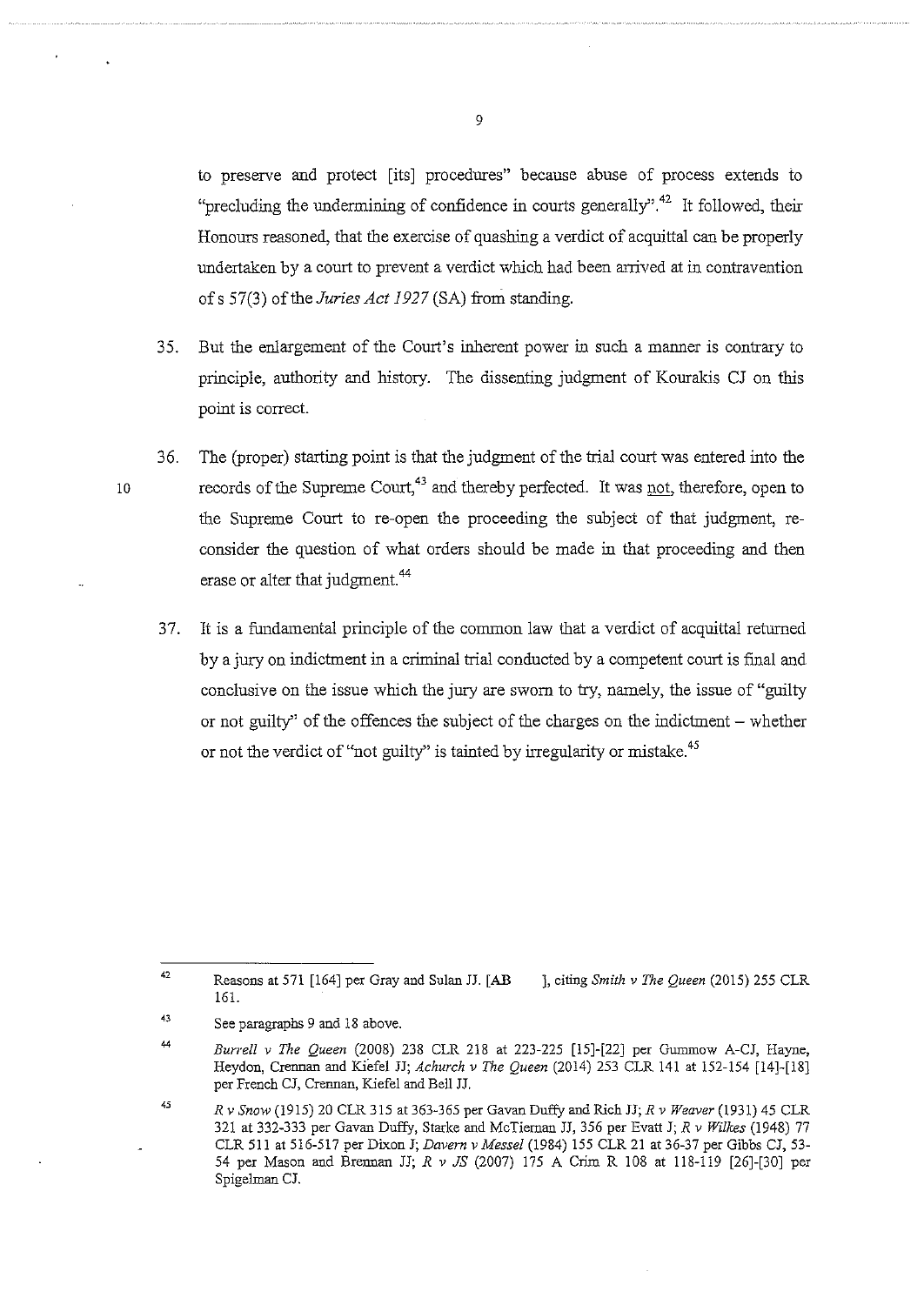- 38. The rationale, at common law, for the proposition that an appeal did not lie at the suit of the Crown from a verdict of acquittal returned by a jury was because the verdict of the jury was "sacrosanct" 46
- 39. The common law has long, therefore, recognised that a verdict of acquittal returned by a jury could not be set aside by the trial judge, or challenged by any process of appeal or judicial review, or "ignored" by the launching of a fresh prosecution.<sup>47</sup>
- 40. It must follow that when the South Australian Parliament provided that the trial of the offence of murder "is  $\ldots$  to be by jury",<sup>48</sup> the Parliament provided that the accused person so tried shall also have all the benefits incidental to trial by jury, and 10 one of those benefits is that a verdict of "not guilty" shall be final and conclusive on the issue which the jury are sworn to try.<sup>49</sup>
	- 41. Four (uncontroversial) propositions of law are pertinent.
	- 42. First, there is a general presumption that the Crown has no right to appeal against an acquittal.<sup>50</sup>
	- 43. Second, any statutory conferral of a prosecution power of appeal against either a sentence passed by a trial court or an acquittal returned by a jury constitutes a marked departure from the principles governing the exercise of penal jurisdiction and cuts across time honoured concepts of criminal administration.<sup>51</sup>

51 *Williams v The Queen {No 2)* (1934) 50 CLR 551 at 561 per Dixon J; *Peel v The Queen* (1971) 125 CLR 447 at 452 per Barwick CJ; *Rohde v DPP* (1986) 161 CLR 119 at 128-129 per Deane J.

<sup>46</sup>  *R v Snow* (1915) 20 CLR 315 at 321-323 per Griffith CJ, 363-364 per Gavan Duffy and Rich JJ; *R v Weaver* (1931) 45 CLR 321 at 356 per Evatt J; *R v Glennon* (1992) 173 CLR 592 at 595 per Mason CJ and Toohey J.

<sup>47</sup>  *R v Snow* (1915) 20 CLR 315; *R v JS* (2007) 175 A Crim R 108 at 138-139 [171] per Mason P.

<sup>48</sup>  *Juries Act 1927* (SA), s 6(1). This is subject to an exception, which was not here engaged, that the **accused may elect, in certain circumstances, to be tried by judge alone: see s 7. These words are**  materially indistinguishable from the words "shall be by jury'' ins 80 of the Constitution, at least for present purposes. See, generally, *Cheatle v The Queen* (1993) 177 CLR 541.

<sup>49</sup>  *R v Snow* (1915) 20 CLR 315 at 365 per Gavan Duffy and Rich JJ.

<sup>50</sup>  *R v Snow* (1915) 20 CLR 315 at 322 per Griffith CJ; *Davern v Messel* (1984) 155 CLR 21 at 29-31 per Gibbs CJ. See also, *Thompson v Mastertouch TV Service Pty Ltd* (1978) 19 ALR 547 at 550, 551,552, 555 and 560.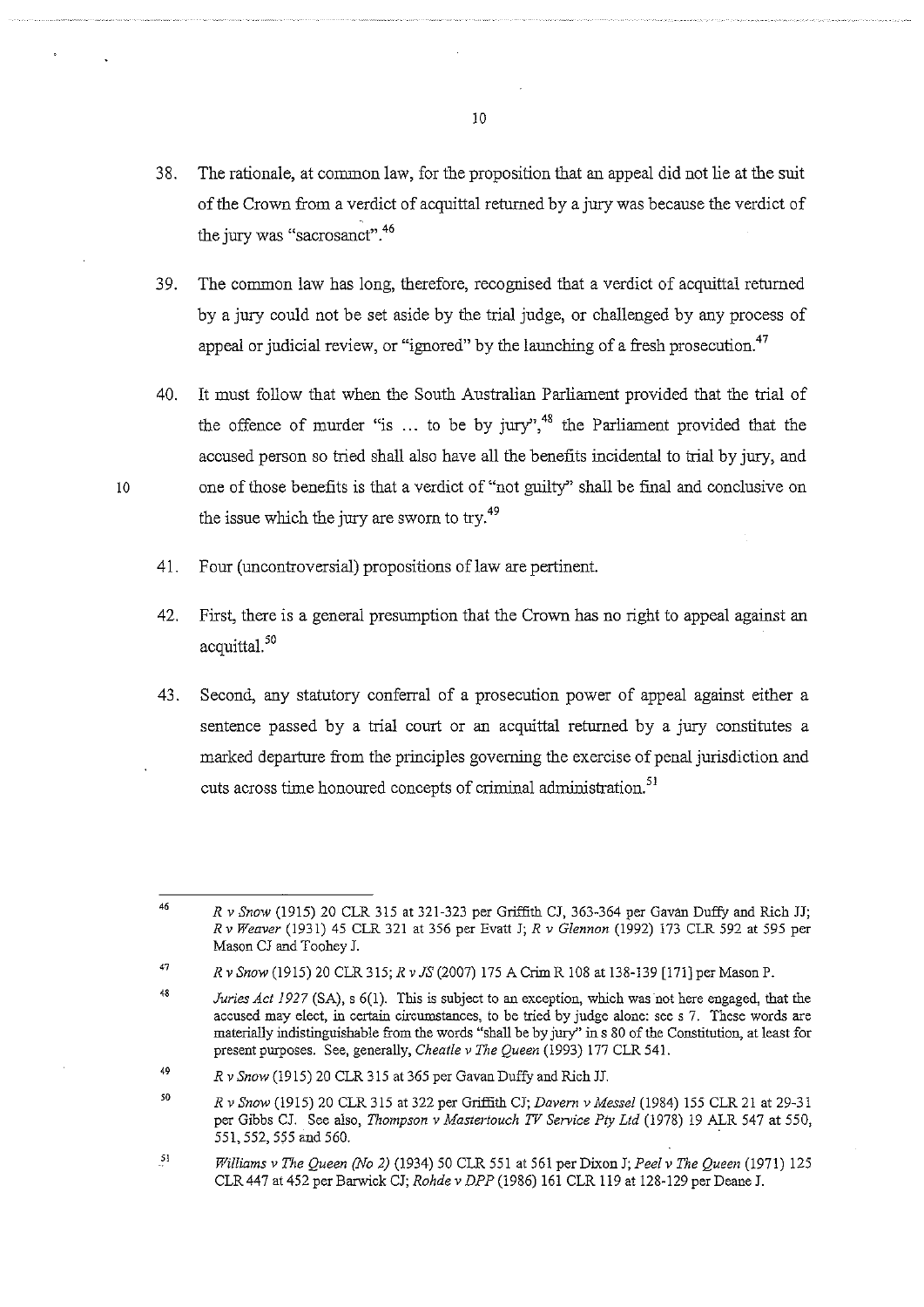- 44. Third, as a consequence, express authorisation (that is, a specifically conferred power) is required to displace the presumption against the Crown enjoying a right of appeal.<sup>52</sup>
- 45. Fourth, a Crown appeal against either a sentence imposed by a trial judge or an acquittal returned by a jury is contrary to fundamental principle or constitutes a departure from the general system of law.<sup>53</sup>
- 46. Not one of these (uncontroversial) propositions would have ever needed to have been expressed if a court (here, the Supreme Court of South Australia) had the inherent jurisdiction to set aside a verdict of acquittal returned by a jury on a trial on 10 indictment. Indeed, each of the authorities referred to in support of the four propositions at paragraphs 42 to 45 above is, by necessary implication, authority for the proposition that no court has an inherent jurisdiction to set aside a verdict of acquittal returned by a jury on indictment.
	- 47. In this case, the DPP did not rely upon any statutory provision in its attempt to have this Court set aside the jury's verdict of acquittal on the charge of murder. It could not have; there is no such South Australian statutory provision.<sup>54</sup> In these circumstances, the jury's verdict of acquittal on the charge of murder being final and conclusive and sacrosanct, the Full Court was simply not empowered to set that verdict of acquittal aside.
- 20 48. Of course, State legislatures are capable, within constitutional limitations, of expanding those powers. The Parliament of South Australia could permit, like the

53 *R v Snow* (1915) 20 CLR 315 at 322-323 per Griffith CJ. See also, *Potter v Minahan* (1908) 7 CLR 277 at 304 per O'Connor J; *X7 v Australian Crime Commission* (2013) 248 CLR 92 at 131-132 [86] per Hayne and Bell JJ.

<sup>52</sup>  *R v Snow* (1915) 20 CLR 315 at 322 per Griffith CJ; *Davern v Messel* (1984) 155 CLR 21; *Rohde v DPP* (1986) 161 CLR 119 at 128-129 per Deane J; *Byrnes v The Queen* (1999) 199 CLR 1 at 26-27 [53] per Gaudron, McHugh, Gummow and Callinan JJ, 35-36 [85] per Kirby J; *Bond v The Queen*  (2000) 201 CLR 213 at 222-223 [27]-[29] per Gleeson CJ, Gaudron, McHugh, Gummow, Kirby and Hayne JJ. See also, *Thompson v Mastertouch TV Service-Ply Ltd* (1978) 19 ALR 547 at 550, 551, 552, 555 and 560.

<sup>54</sup>  cf. Of Australia's various jurisdictions, only Tasmania has enacted legislation permitting an appeal from an (undirected) acquittal by a jury: see *Criminal Code* (Tas), s 401(2). But, even with the **existence of that statutory provision in that jurisdiction, "it has not been authoritatively determined**  that ... an order [quashing an acquittal] may be made in any event": *Attorney-General (Tas) v Arkinstall* (2013) 240 A Crim R 311 at 322 [45] per Pearce J (with whom Blow CJ and TennentJ agreed); *Director of Public Prosecutions v Cook* (2006) 166 A Crim R 234 at 249 [53] per Crawford J, 258-259 [93] per Blow J, 272 [153] per Tennent J.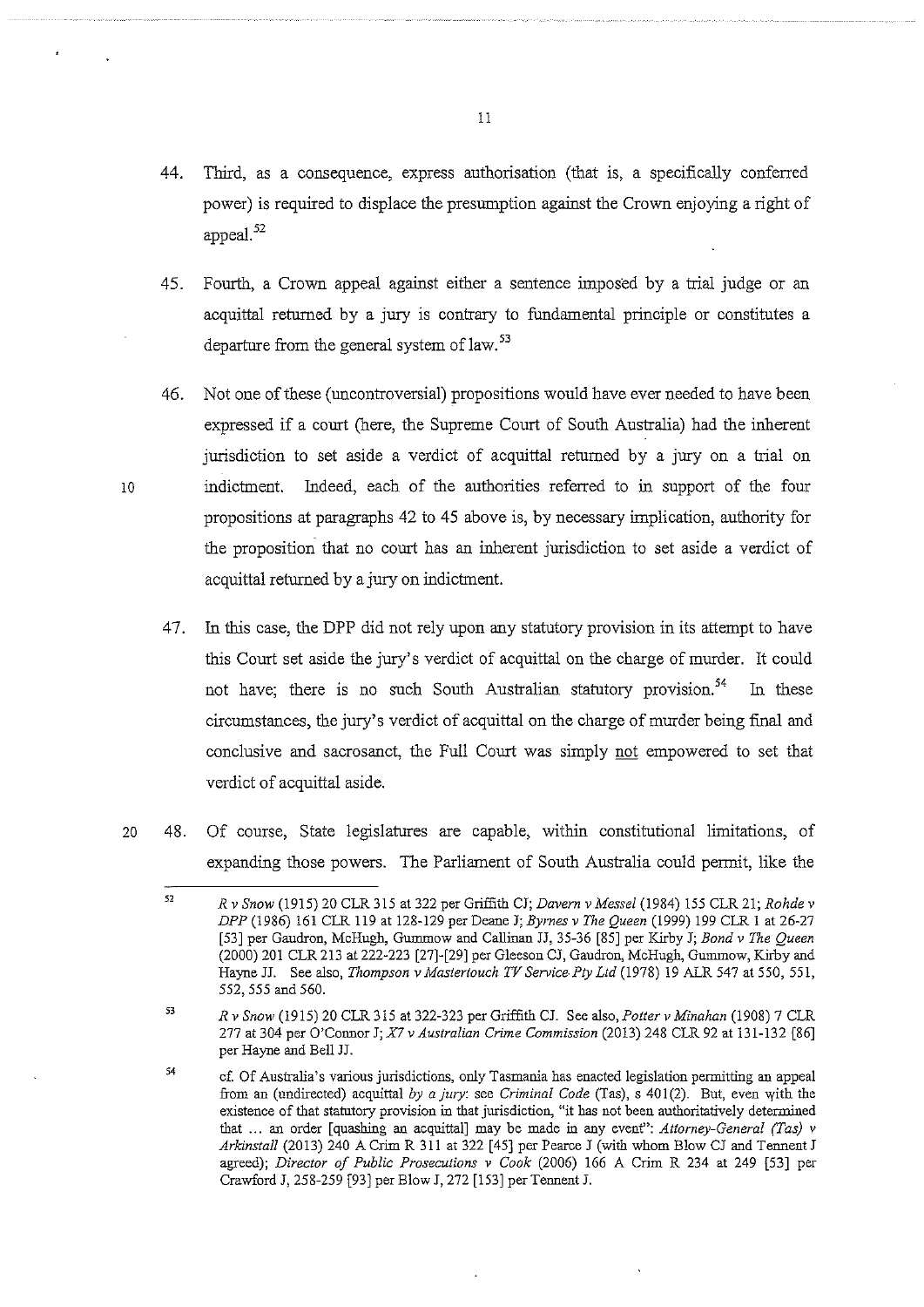Parliament of Tasmania,<sup>55</sup> an appeal from a jury's verdict of guilty. But it has not. And the inherent jurisdiction of the Court cannot be called upon to fill the  $(deliberate<sup>56</sup>)$  lacuna in the carefully-crafted provisions permitting various appeals (and statements of question oflaw) which are found in Part 11 of the *Criminal Law Consolidation Act 1935* (SA). Indeed, an appeal being "a creature of statute and, subject to constitutional limitations, the precise nature of appellate jurisdiction [being] expressed in the statute creating the jurisdiction or inferred from the statutory context",  $57$  there is simply no room for the inherent jurisdiction to expand to grant that which the legislature has not.

- 10 49. Turning to the accepted understanding of the Court's inherent jurisdiction, to say, as the Full Court does, that the Supreme Court's inherent powers extends to overturn a verdict of acquittal as part of that court's inherent powers, as those powers are to be understood by reference to the powers of the courts at Westminster, is erroneous. At federation, each State Supreme Court assumed the powers of those courts.<sup>58</sup> It must be emphasised, however, that, at that time, the powers of those English courts neither extended to, nor permitted, the setting aside of a verdict returned by a jury in a criminal trial and directing that a new trial be conducted.<sup>59</sup>
	- 50. Indeed, as Kourakis CJ noted, the inviolability of judgments of acquittal based on jury verdicts has history far preceding Australia's federation.<sup>60</sup> His Honour went as

*<sup>55</sup>*  See fn 51 above.

<sup>56</sup>  The relevant South Australian legislation, the *Criminal Law Consolidation Act 1935* (SA), permits a prosecution appeal from an acquittal but only in two prescribed circumstances, namely, if the trial was by judge alone or if the trial was by judge and jury and the trial judge directed the jury to acquit the person: see, respectively, ss  $352(1)(ab)(i)$  and  $352(1)(ab)(ii)$ .

<sup>57</sup>  Lacey v Attorney-General (Old) (2011) 242 CLR 573 at 596 [56] per French CJ, Gummow, Hayne, Crennan, Kiefel and Bell JJ.

<sup>58</sup>  See, relevantly, *Act No 31 of 1855-56* (SA), s 7. See further, *Kirk v Industrial Court of New South Wales* (2010) 239 CLR 531 at 580-581 [97]-[100] per French CJ, Gummow, Hayne, Crennan, Kiefel and Bell JJ; 585 [113] per Heydon J. See also, *Grassby v* The *Queen* (1989) 168 CLR 1 at 16 per Dawson J; *Lipohar v* The *Queen* (1999) 200 CLR 485 at 515-516 [75]-[77] per Gaudron, Gummow and Hayne JJ.

<sup>59</sup> *R v Bertrand* (1867) LR 1 PC 520 at 533-535; *R v Whelan* (1868) 5 WW & a'B (L) 7 at 21; *R v Duncan* (1881) 7 QBD 198 at 199-201; *R v Murphy* (1869) LR 2 PC 535 at 547ff. See also, to that same effect, *R v Snow* (1915) 20 CLR 315 at 321-323 per Griffith CJ, 354 per Higgins J, 364-365 per Gavan Duffy and Rich JJ; *Davern v Messel* (1984) !55 CLR 21 at 47-49 per Mason and Brennan JJ.

<sup>60</sup>  See Reasons at 528 [3]-[4], 534-537 [22]-[27], and the cases cited there.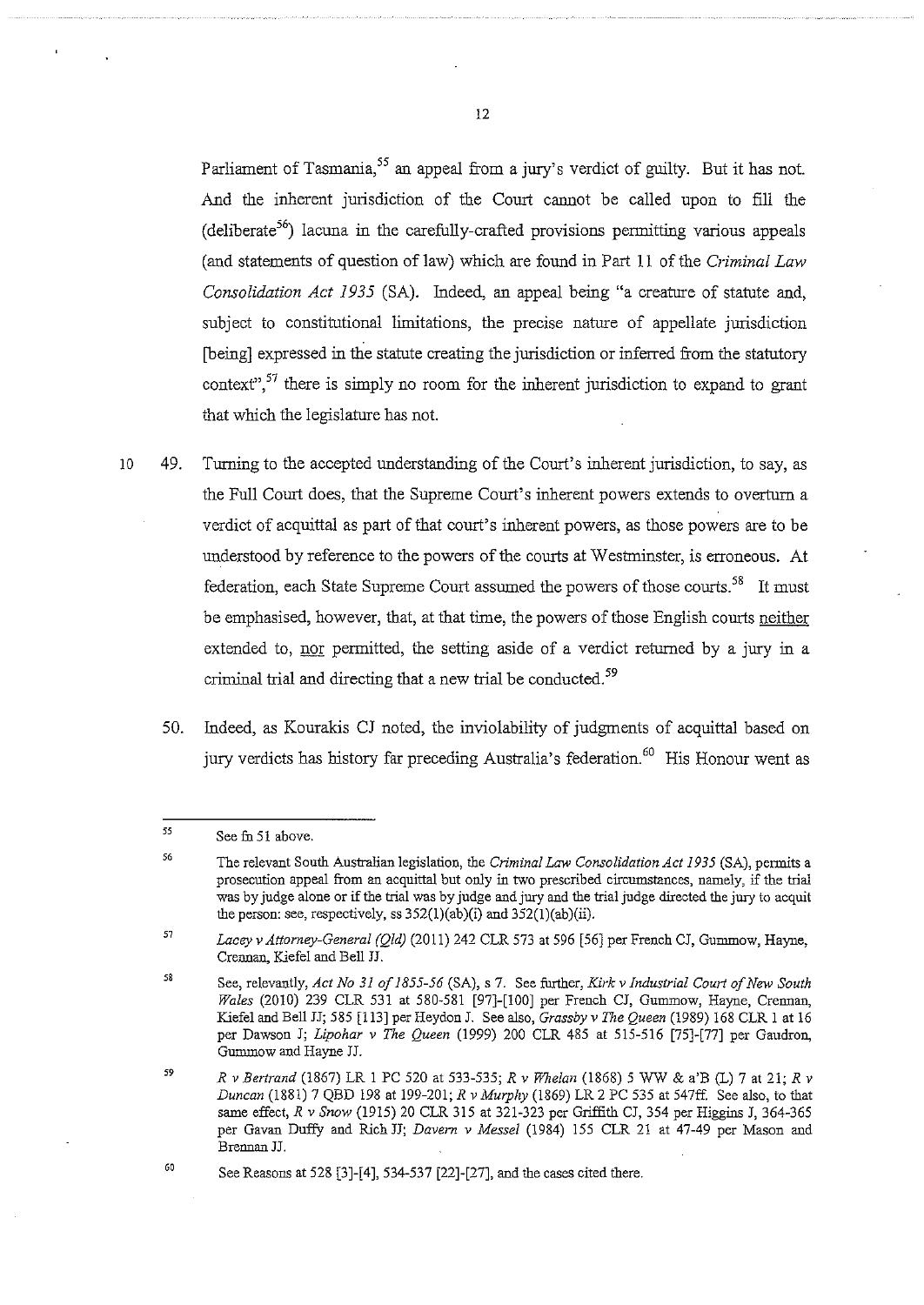far back as  $R \nu \cdot \text{Bear}$ <sup>61</sup> in 1697, to illustrate the point, but the examples are far from few. 62 The position which prevailed in England at the time of Australia's federation was explained in clear and unambiguous terms by Lord Coleridge CJ in one such case,  $R \nu$  *Duncan*,<sup>63</sup> where the Chief Justice said that "[t]he practice of the Courts has been settled for centuries, and [it] is that in all cases of a criminal kind where a prisoner or defendant is in danger of imprisonment no new trial will be granted if the prisoner or defendant, having stood in that danger, has been acquitted".<sup>64</sup>

- 51. At federation, the Supreme Court of South Australia's inherent jurisdiction did not extend to it being able to set aside a jury's verdict of acquittal and direct that a new 10 trial be conducted on the offence which was the subject of that acquittal. As such, it (and other State Supreme Courts) has never had, and does not now have, an inherent jurisdiction of that nature.
	- 52. No reported case supports the Full Court's contention that orders of the nature sought by the DPP may be made by a court in the exercise of its inherent jurisdiction. No examples, other than the present case, are found in the case law of such an exercise of inherent jurisdiction.
- 53. Nor need there be such a jurisdiction to enable it to be properly described as a "Supreme Court of [a] State".  $65$  Indeed to so contend would be to ignore the absence of that jurisdiction of the courts at Westminster, as explained above.<sup>66</sup> Nor can it be 20 said that the institutional integrity of the Supreme Court is in any way compromised or impaired by the absence of such a jurisdiction. Indeed, the inability of the Supreme Court to interfere with a verdict of a jury after trial is not surprising, in circumstances where the legislature has not conferred such a jurisdiction or power on that court.

- *6S Commonwealth Constitution,* s 73(ii).
- 66 See paragraphs 49-51 above.

<sup>61</sup>  Citing *R v Bear* (1697) 2 Salk 646; 91 ER 547.

<sup>62</sup>  **See the cases cited at footnote 59 above.** 

<sup>63</sup>  (1881) 7 QBD 198.

<sup>64</sup>  (1881) 7 QBD 198 at 199.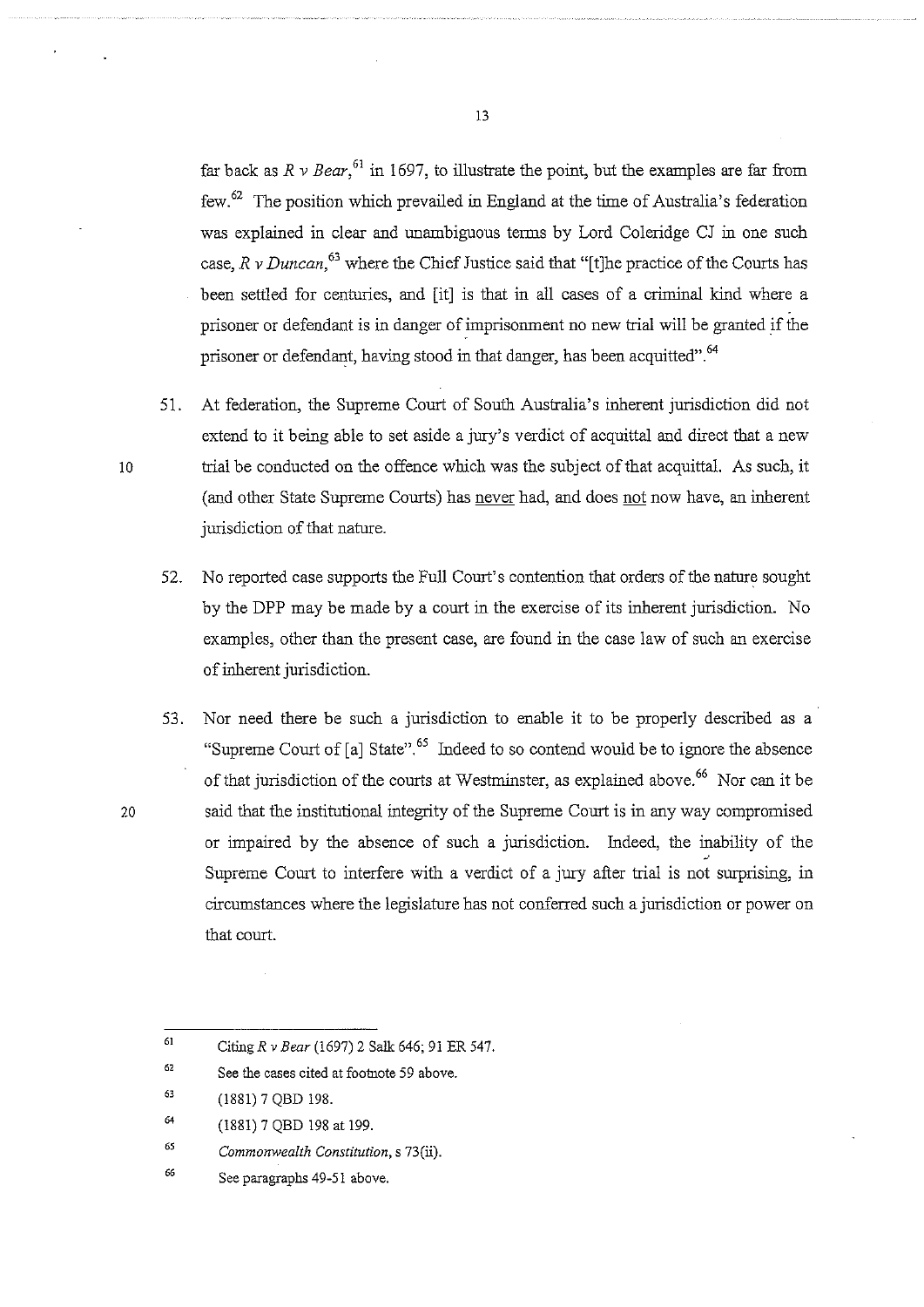- 54. Insofar as the majority sought to invoke concepts of abuse of process, they were in error to do so. True it is that the categories of abuse of process are not closed,  $67$  but that does not permit reasoning so as to expand the scope of the Court's inherent power beyond previously cognisable limits.
- 55. Any error or mistake made by the jury neither amounts to, nor leads to, any abuse of · process. The integrity of the Court's process has not been compromised by any error made by the jury. The gravamen of that which is to be protected by abuse of process is some "misuse"68 of the court's processes (whether by the taking of, or failure to take, steps in the proceeding<sup>69</sup>). There must be some conduct, invariably that of one 10 of the parties to the proceeding, to invoke the relevant principles. But, here, it is not contended- nor could it be contended- that the Appellant, his (then) co-accused or the DPP did anything justifying the application of those principles. Indeed, the conduct relied upon by the majority is the conduct of the court itself, through the medium of the foreperson of the jury. There can be no abuse of a court's process based upon an error or mistake made by that court.
	- 56. No reported case supports the DPP's contention that what occurred in this case and its consequences, constitutes an abuse of process or has led to the integrity of the Court's process being compromised.
- 57. Moreover, even if there has been an abuse of process or some compromise to the 20 integrity of the Court's processes, the scope of the inherent jurisdiction of this Court does not extend so as to permit this Court to grant the relief sought by the DPP, for the reasons already explained at paragraphs 49 to 52 above.
	- 58. It follows that there was no power for the Supreme Court to do what the Full Court purported to do here.

<sup>67</sup>  See, for example, *Walton v Gardiner* (1993) 177 CLR 378 at 393-395.

<sup>68</sup> *Hunter v Chief Constable of West Midlands Police* [1982] AC 529 at 536 per Lord Diplock. See also, *Rogers v The Queen* (1994) 181 CLR 251 at 286 per McHugh J; *Moti v The Queen* (2011) 245 CLR 456 at 464 [11] per French CJ, Gummow, Hayne, Crennan, Kiefel and Bell JJ; *Batistatos v Road and Traffic Authority (NSW)* (2006) 226 CLR 256 at 267 [15] per Gleeson CJ, Gummow, Hayne and Crennan JJ.

<sup>69</sup>  *Batistatos v Road and Traffic Authority (NSW)* (2006) 226 CLR 256 at 267 [15] per Gleeson CJ, Gumrnow, Hayne and Crennan JJ.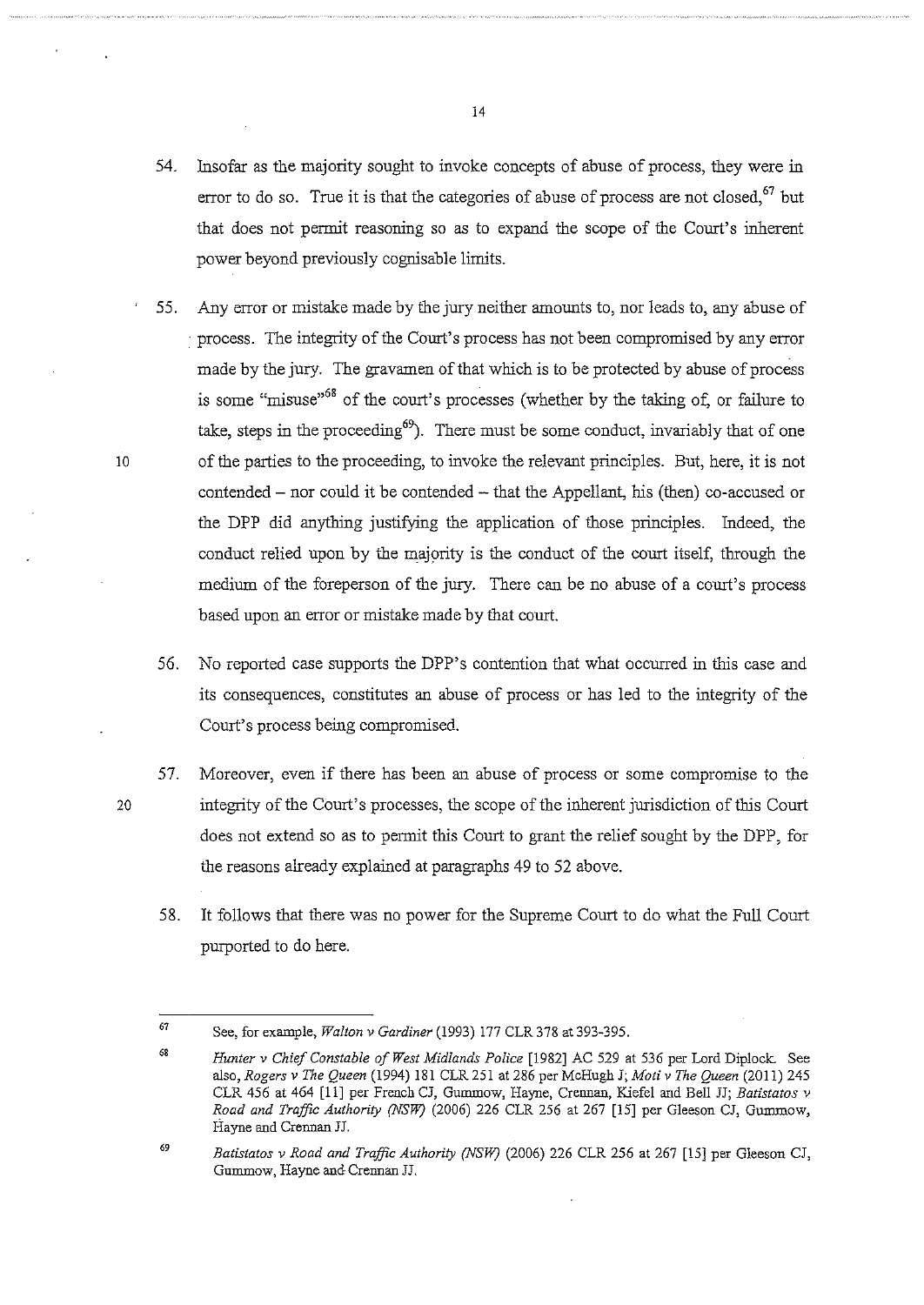- 59. Further, and in any event, by reference to the conduct of the DPP<sup>70</sup> in permitting the Appellant to be sentenced, tbe DPP has waived his entitlement to contend, or is otberwise precluded from contending (as he did in tbe Full Court), tbat the inherent jurisdiction of tbe Court can be invoked to expunge or quash tbe judgment of acquittal of murder of the Appellant and expunge or quash the conviction and sentence of the Appellant for manslaughter.
- 60. If, contrary to tbese submissions, this Court were to hold tbat tbe Full Court possesses an inherent jurisdiction to set aside a verdict of acquittal, tbe application should nevertheless be refused in the exercise of the Court's residual discretion.<sup>71</sup> 10 Any such jurisdiction would only be capable of exercise in exceptional cases, and tbe applicant for such relief bears a "heavy burden" in persuading the Court to exercise its discretion to do so.<sup>72</sup> It should not do so for four reasons:
	- (a) the DPP was first aware of this issue on 30 September 2014,<sup>73</sup> yet permitted the Court to proceed to sentence tbe Appellant for manslaughter on 7 October  $2014;^{74}$
	- (b) yet further delay occurred after sentence, because tbe DPP did not bring his application until 16 January 2015, over three months after he was first aware of the issue;<sup>75</sup>
	- (c) the principle of double jeopardy, "a *value* which underpins the criminal law", <sup>76</sup> posits here tbat only in a "truly exceptional" case should this Court quash a

<sup>70</sup>  See paragraphs 15-17 above.

<sup>7</sup>J As to the existence of snch a discretion, seeR *v Brougham* (2015) 122 SASR 546 at 568 [65], where an appeal to the Full Court lay against an acquittal because the trial was by judge alone: s 352(1)(ab) of the *Criminal Law Consolidation Act 1935* (SA). See also, *R* v *PL* (2009) 199 A Crim R 199 at 215 [80], 216 [83] per Spigelman CJ (with whom McClellan CJ at CL and RA Hulme J agreed).

<sup>72</sup>  *DJL* v *The Central Authority* (2000) 201 CLR 226 at 269 [106] per Kirby J.

<sup>73</sup>  See paragraph 15 above.

<sup>74</sup>  See paragraphs 17 above.

<sup>75</sup>  cf. The time limit for appeals permitted by Part 11 of the *Criminal Law Consolidation Act 1935*  $(SA)$  is generally 21 days: see Supreme Court Criminal Rules 2014  $(SA)$ , r 107(1).

<sup>76</sup>  *Bui v DPP (Cth)* (2012) 244 CLR 638 at 649 [13] per French CJ, Gmmnow, Hayne, Kiefe1 and Bell JJ (emphasis in original), citing *Pearce v The Queen* (1998) 194 CLR 610 at 614 [10] per McHugh, Hayne and Callinan JJ, 626 [56] per Gummow J; *R v Carroll* (2002) 213 CLR 635 at 660- 661 [84] per Gaudron and Gmmnow JJ.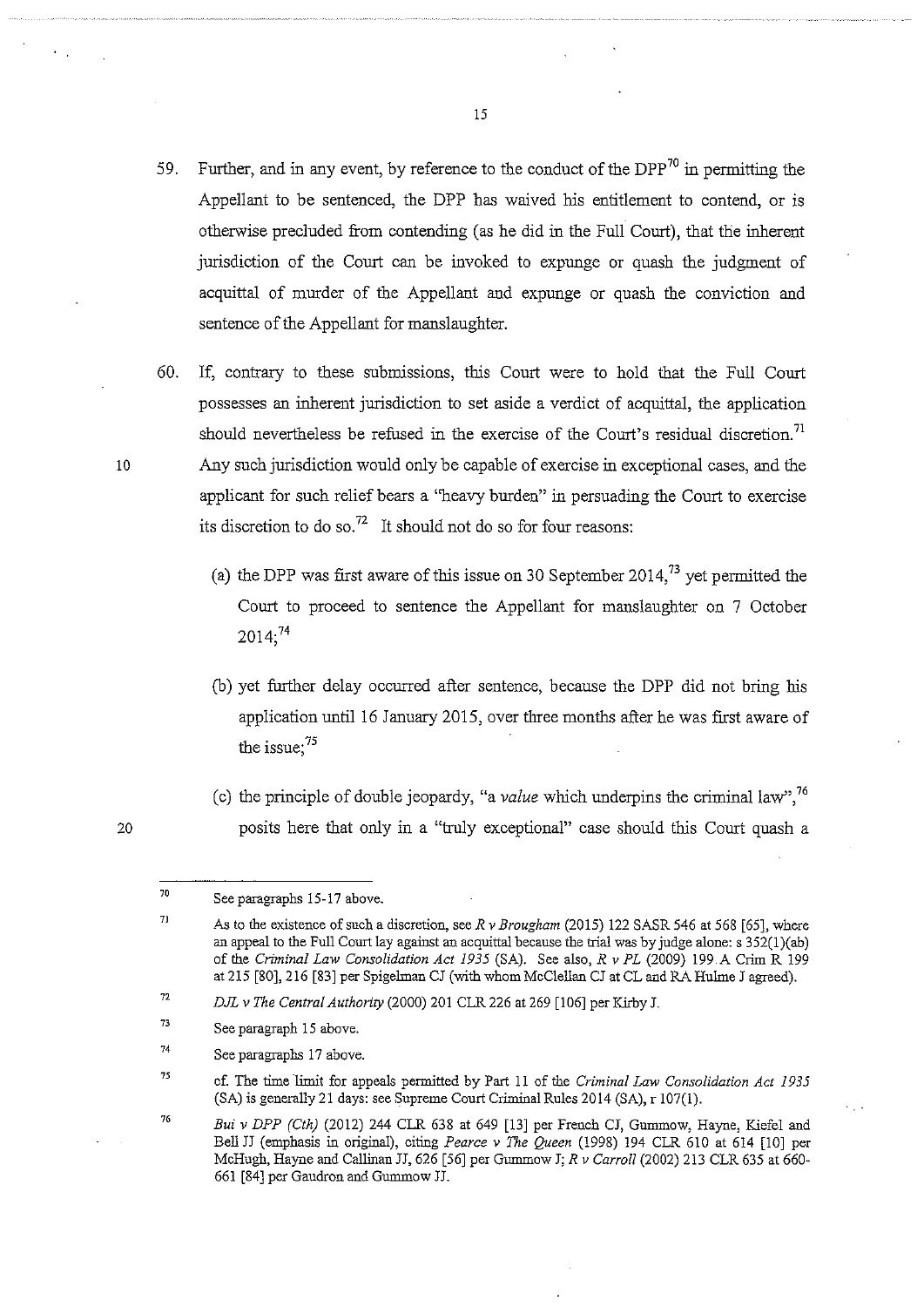verdict of acquittal entered by an intermediate appellate court<sup>77</sup> – the case is even stronger where a properly constituted jury has returned that verdict in open court after a trial; and

(d) further, tbe principle of finality, "[a] central and pervading tenet of tbe judicial system",  $^{78}$  strongly points against the exercise of the discretion.

# PART VII: APPLICABLE CONSTITUTIONAL PROVISIONS, STATUTES AND **REGULATIONS**

- 61. Sections 6(1) and 57(3) oftbe *Juries Act 1927* (SA) provide, and have provided at all relevant times:
	- $6(1)$  A criminal trial in the Supreme Court  $\ldots$  is, subject to this Act, to be by jury.
	- 57(3) Where an accused person is charged witb a particular offence **("the major offence")** and it is possible for a jury to return a verdict of not guilty of tbe offence charged but guilty of some otber offence for which tbe person has not been charged ("the alternative offence")-
		- (a) tbe jury must consider whetber tbe accused is guilty of tbe major offence before considering whetber he or she is guilty of tbe alternative offence; and
		- (b) if tbe jury reaches a verdict (either unanimously or by majority) that the accused is not guilty of the major offence but then, having been in deliberation for at least 4 hours, is unable to reach a verdict on tbe question of whether the accused is guilty of the alternative offence-
			- (i) tbe accused must be acquitted of the major offence; and
			- (ii) tbe jury may be discharged from giving a verdict in respect of tbe alternative offence; and
			- (iii)fresh proceedings may be taken against the accused on a charge of tbe alternative offence.

10

20

77

*R v Benz* (1989) 168 CLR 110 at 146 per Gaudron and McHugh JJ, citing *Davern v Messel* (1984) 155 CLR 21 at 36-37 per Gibbs CJ, 53-54 per Mason and Brennan JJ. See also, *R v Wilkes* (1948) 511 at 516-517 per Dixon J.

*D 'Orta-Ekenaike v Victoria Legal Aid* (2005) 223 CLR 1 at 17 [34] per Gleeson CJ, Gunnnow, Hayne and Heydon JJ. See also, *Burrell v* The *Queen* (2008) 238 CLR 218 at 223 [15] per Gummow A-CJ, Hayne, Heydon, Crennan and Kiefel JJ.